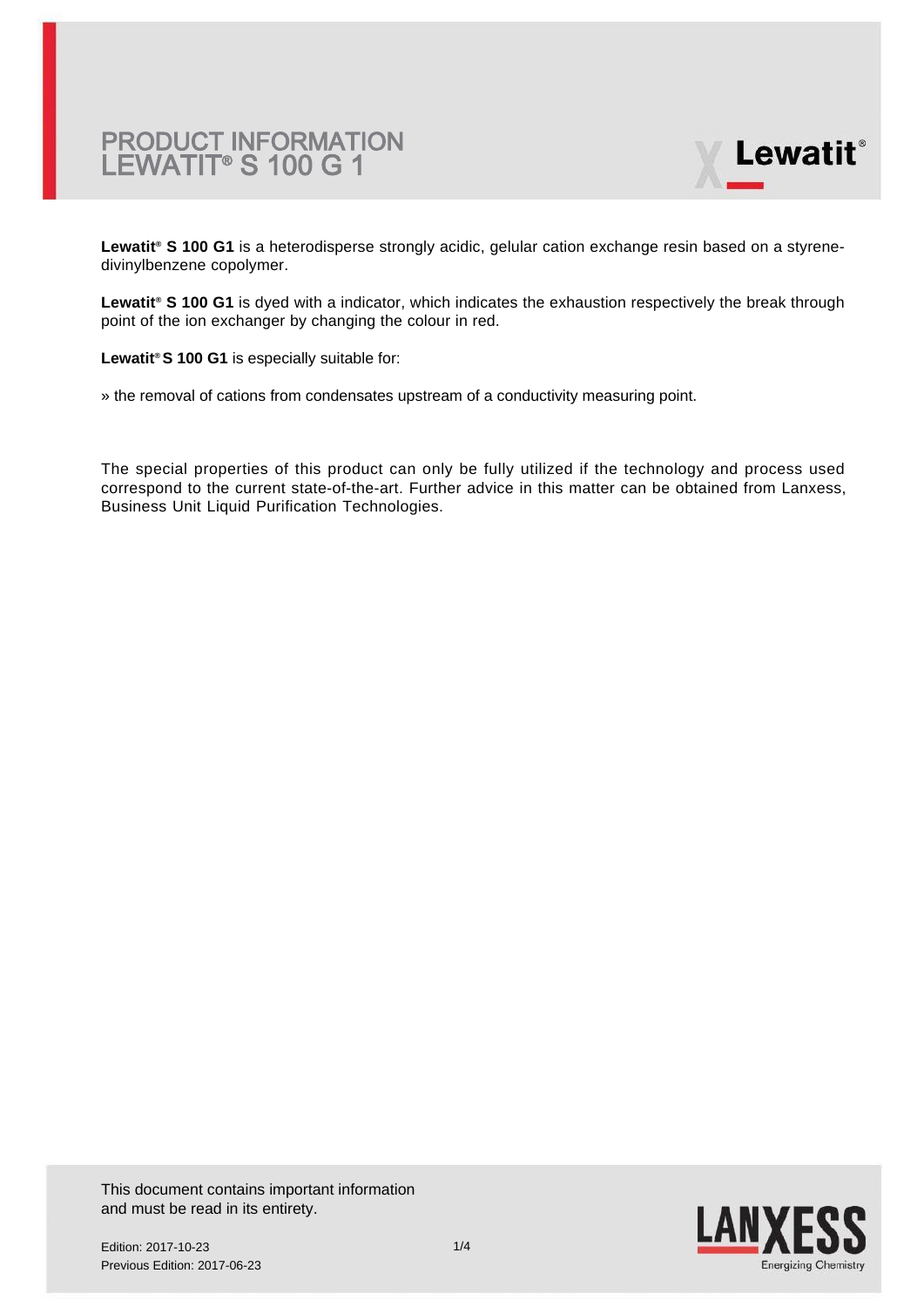# PRODUCT INFORMATION LEWATIT® S 100 G 1



### Common Description

| Delivery form    | $H^*$         |
|------------------|---------------|
| Functional group | Sulfonic acid |
| Matrix           | Styrenic      |
| Structure        | Gel           |
| Appearance       | <b>Brown</b>  |

### Specified Data

| Uniformity coefficient                     | max.      | 1.6            |
|--------------------------------------------|-----------|----------------|
| Range of size for >90<br>vol% of all beads | mm        | $0.315 - 1.25$ |
| Total capacity (delivery<br>form)          | min. eq/L | 1.8            |

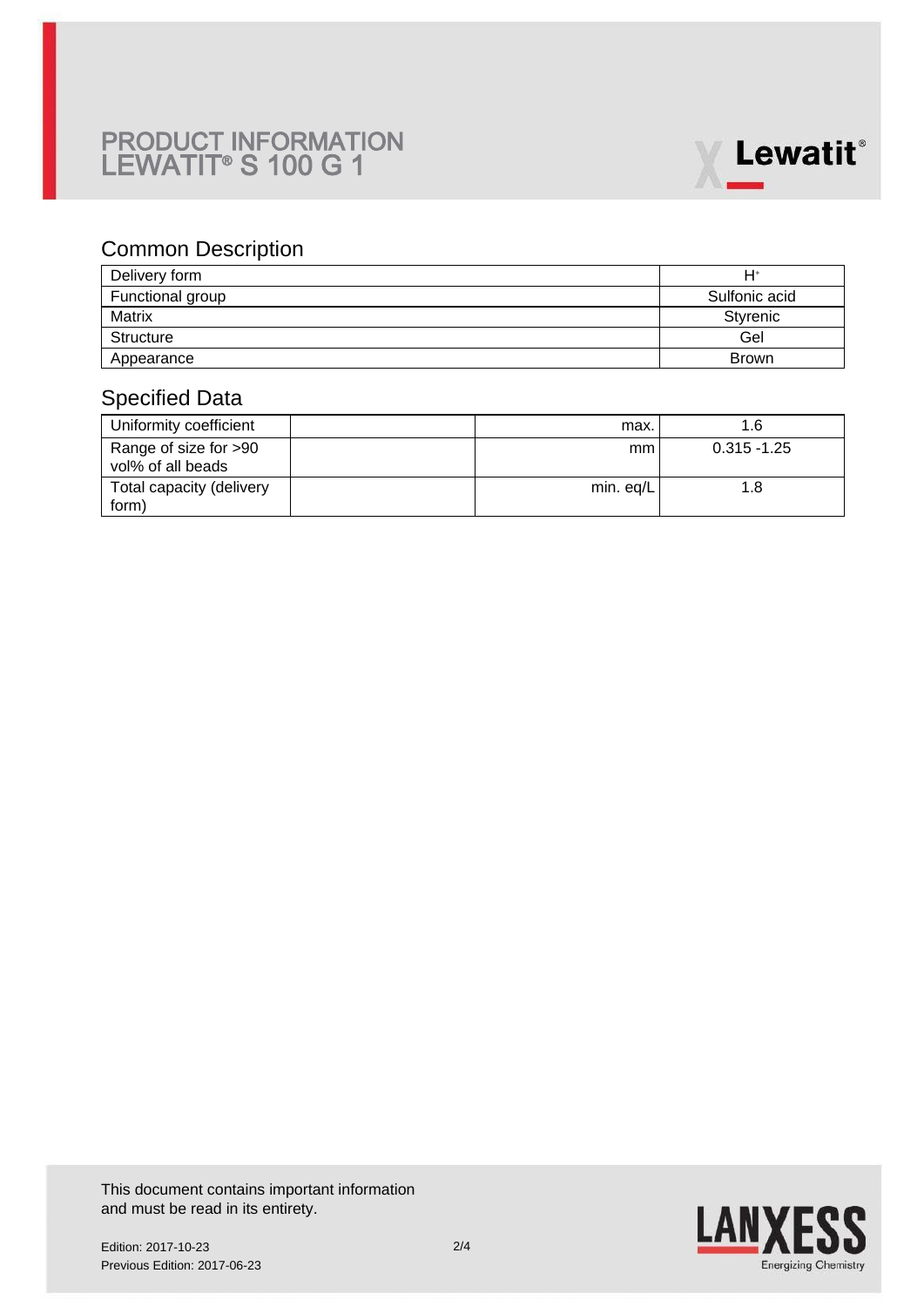# PRODUCT INFORMATION LEWATIT® S 100 G 1



## Typical Physical and Chemical Properties

| Bulk density for shipment $ (+/- 5%)$ | g/L              | 760         |
|---------------------------------------|------------------|-------------|
| Density                               | approx. g/mL     | 1.22        |
| Water retention (delivery<br>form)    | approx. weight % | 50-55       |
| Stability pH range                    |                  | $0 - 14$    |
| Storage time (after<br>delivery)      | max. years       | 2           |
| Storage temperature<br>range          | °C               | $-20 - +40$ |

## **Operation**

| Operating temperature                                 |                   | max. °C   | 100      |
|-------------------------------------------------------|-------------------|-----------|----------|
| Operating pH range                                    | during exhaustion |           | $2 - 14$ |
| Back wash bed<br>expansion per m/h<br>$(20^{\circ}C)$ |                   | $\%$      | 4.5      |
| Max. pressure loss<br>during operation                |                   | kPa       | 150      |
| Specific flow rate                                    |                   | max. BV/h | 50       |